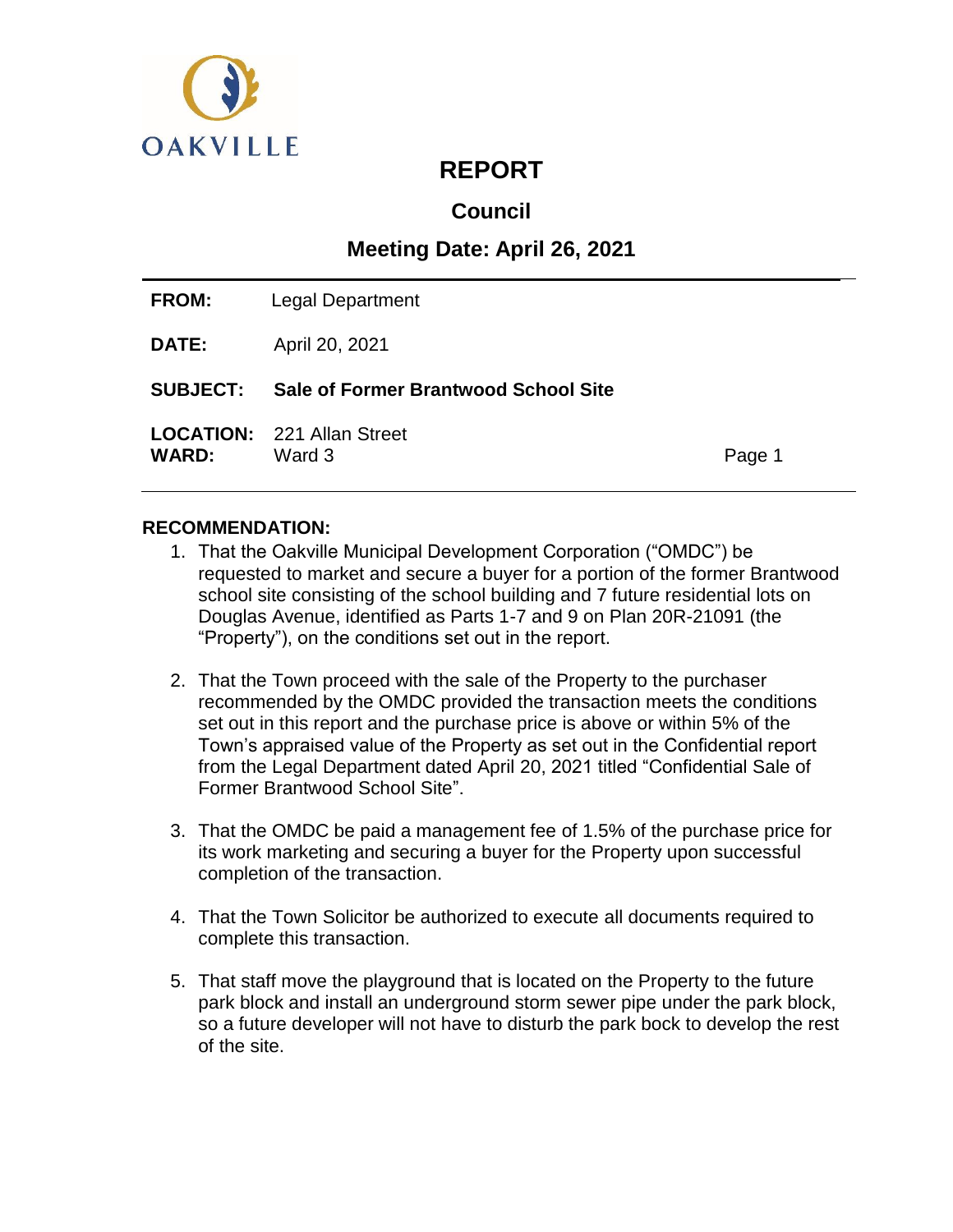## **KEY FACTS:**

The following are key points for consideration with respect to this report:

 There is a companion confidential report listed on the confidential agenda of April 26, 2021.

\_\_\_\_\_\_\_\_\_\_\_\_\_\_\_\_\_\_\_\_\_\_\_\_\_\_\_\_\_\_\_\_\_\_\_\_\_\_\_\_\_\_\_\_\_\_\_\_\_\_\_\_\_\_\_\_\_\_\_\_\_\_\_\_\_\_\_\_\_\_\_\_\_\_\_\_\_\_\_\_\_\_\_\_\_\_\_\_\_\_

- In 2013, Council approved a plan for the former Brantwood School site to create seven residential lots along Douglas Avenue, retain a park block and reuse the existing school building for four to nine residential units.
- Staff completed a RFP for the sale of the school building and the seven lots in 2017, but the results of this RFP were not approved by Council.
- In 2019, Council directed staff to proceed with a sale of the 7 lots without the school building and requested the OMDC to seek out potential interested parties for the redevelopment of the school building.
- The OMDC completed its search and does not believe the Town will be successful in selling the school building by itself without attaching it to the seven lots.
- Staff are seeking instructions from Council on how to proceed with the disposition of the Property.
- Staff are recommending the OMDC market the seven lots and school building together as a package and secure a purchaser for the Town provided the purchase price is in line with the appraised value determined by a Town appraisal.
- The park block would be retained by the Town and staff will move the playground to the park block and install a portion of a required underground sewer to ensure the park block is not disturbed by the future development of the rest of the site.

## **BACKGROUND:**

The former Brantwood school site is approximately 2.2 acres in size and has frontage on Allan Street, Palmer Avenue, and Douglas Avenue as shown on Appendix "A". It is currently occupied by a vacant two-storey former school building and was purchased by the Town in 2012 from the Halton District School Board.

The future disposition and development of the site was discussed at the Planning and Development Council Meeting of April 8, 2013. At that meeting, Council endorsed a concept plan for the site that included the development of seven single family residential homes (the "**Seven Lots**"), the retention of an approximately 0.15 acre park block fronting onto Douglas Avenue (the "**Park Block**"), and reusing the existing school building (the "**School Building**") for four to nine residential dwelling units. Reference Plan 20R-21091 is attached as Appendix "B", depicting the Seven Lots as Parts 1-7, the Park Block as Part 8, and the School Building as Part 9.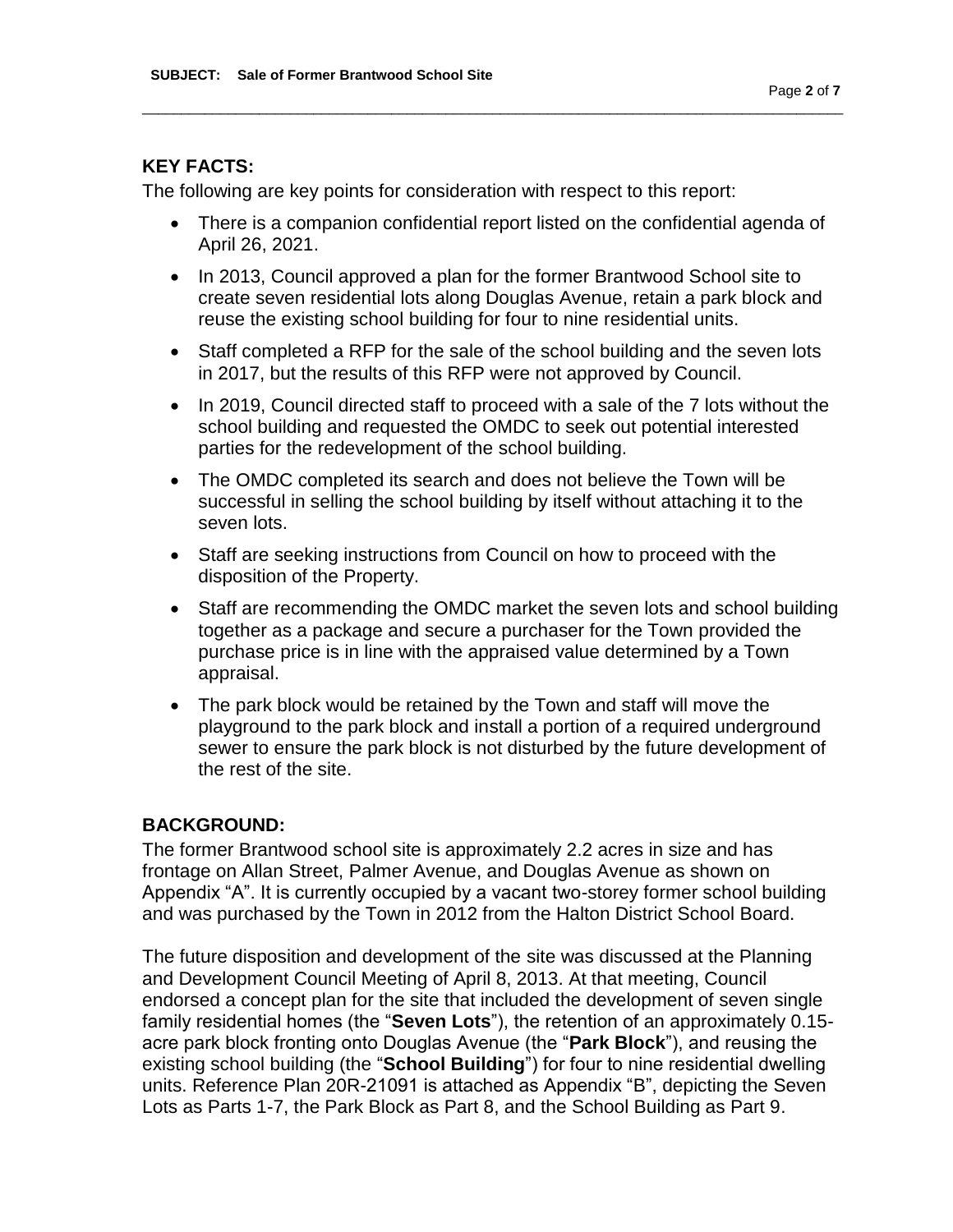Staff developed an RFP to gather information and ultimately implement the sale of the Property, provided there was some certainty that it would be developed in accordance with the Council-endorsed concept plan. The original RFP was issued on March 28, 2017, and involved consultation with the proponents on their vision of the site. Based on feedback received during the RFP, staff proceeded with a sitespecific Town-initiated Official Plan Amendment and Zoning By-law Amendment to ensure the site would be redeveloped in accordance with the Council-approved concept plan. Ultimately, the results of the RFP did not meet the Town's expectations, and Council decided not to proceed with the disposition at that time and to cancel the RFP.

\_\_\_\_\_\_\_\_\_\_\_\_\_\_\_\_\_\_\_\_\_\_\_\_\_\_\_\_\_\_\_\_\_\_\_\_\_\_\_\_\_\_\_\_\_\_\_\_\_\_\_\_\_\_\_\_\_\_\_\_\_\_\_\_\_\_\_\_\_\_\_\_\_\_\_\_\_\_\_\_\_\_\_\_\_\_\_\_\_\_

On April 23, 2019, Council directed staff to break up the site and try to sell the Seven Lots without the School Building. However, Council directed staff not to sell the Seven Lots until the Oakville Trafalgar Community Centre and associated park were open to the public. The community centre and park are now finished and open.

Council also requested the OMDC to seek out potential partners for the redevelopment of the School Building and for staff to report back to Council with the results of this search. Attached as Appendix C is a memo from the OMDC setting out the results of its search. The OMDC does not believe the Town will be successful in disposing of the School Building by itself without the value of the Seven Lots. Given these findings, staff are seeking instructions from Council prior to proceeding with the sale of the Seven Lots.

#### **COMMENT/OPTIONS:**

There are three potential options for advancing the sale of the former Brantwood School Site:

#### **Option 1: Staff proceed with the sale of the Seven Lots separate from the School Building**

During the original RFP, staff received feedback from the development community that the redevelopment of the School Building according to Council's vision would be challenging. The inclusion of the School Building led to some developers not being interested in the RFP. As set out in the memo from the OMDC, the OMDC was not able to find any developers willing to purchase the School Building by itself and redevelop it under the current zoning and heritage constraints.

Staff could proceed with a sale of the Seven Lots separate from the School Building, as originally directed by Council. However, given the OMDC's investigations into the viability of the School Building as a standalone asset, it seems unlikely that the Town will be able to sell the School Building by itself and achieve Council's vision for the School Building. If the Town proceeded with this option it may take some time to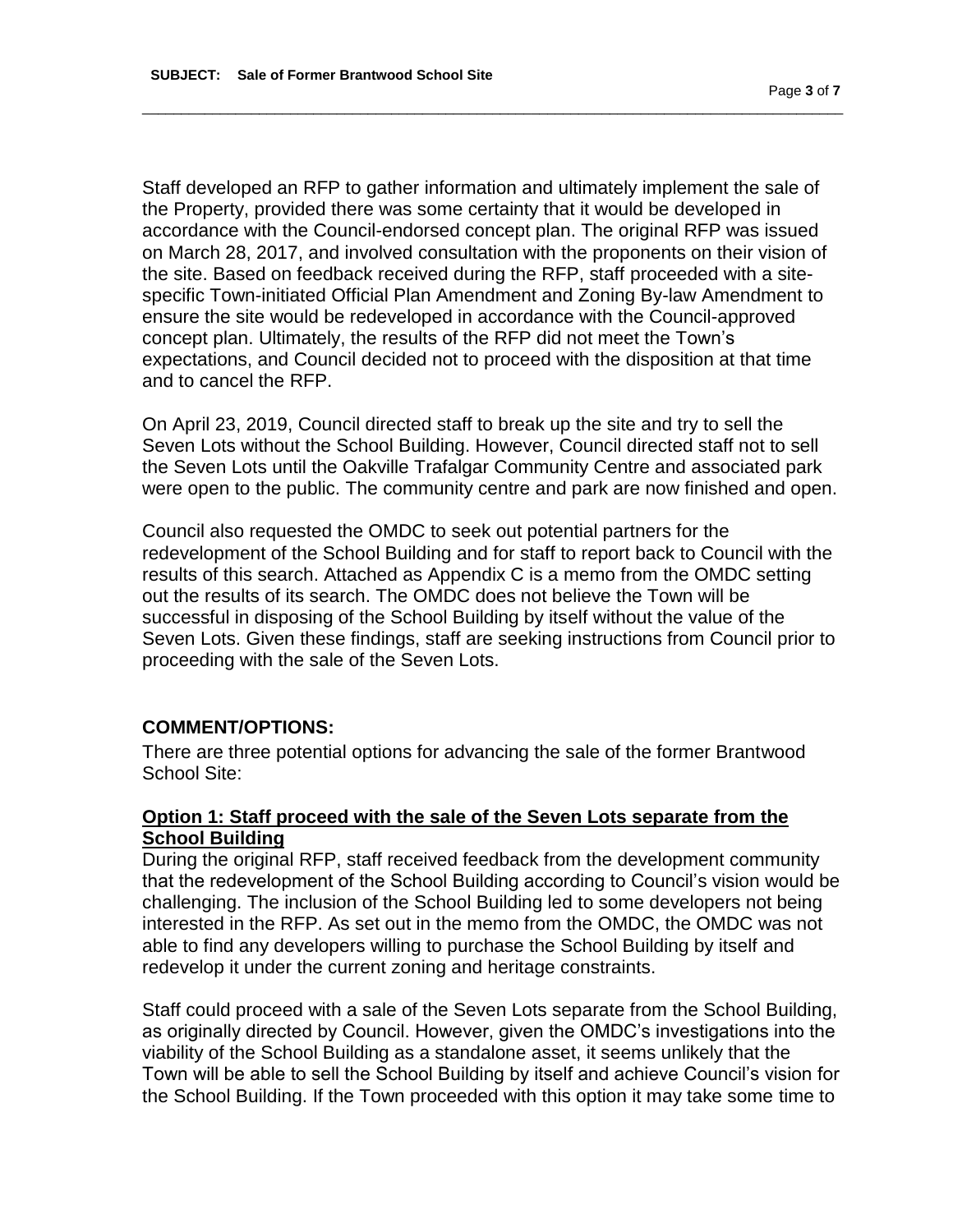find a buyer putting at risk the deterioration of the vacant school. To achieve value from the site, Council would need to consider Official Plan and zoning changes to increase the height and usability of the building or the demolition of the building. Staff had undertaken a comprehensive process with the community in determining the current designation and zoning on the site. Further, the front portion of the School Building is within the Trafalgar Road Heritage Conservation District, so demolition is not a recommended option.

\_\_\_\_\_\_\_\_\_\_\_\_\_\_\_\_\_\_\_\_\_\_\_\_\_\_\_\_\_\_\_\_\_\_\_\_\_\_\_\_\_\_\_\_\_\_\_\_\_\_\_\_\_\_\_\_\_\_\_\_\_\_\_\_\_\_\_\_\_\_\_\_\_\_\_\_\_\_\_\_\_\_\_\_\_\_\_\_\_\_

This option would also require the Town to demolish the gymnasium at the back of the School Building because it currently sits on a portion of the Seven Lots and needs to be removed before the Seven Lots could be sold separate from the School Building. If the School Building and Seven Lots are sold together as one Property, the purchaser would be responsible for this demolition work.

#### **Option 2: Staff proceed with a new RFP for the Seven Lots and School Building**

Given the concerns raised in Option 1 around the future of the School Building if the Seven Lots are sold separately, staff are recommending selling the Seven Lots and School Building together as one Property.

Staff could proceed with a new RFP for the Property similar to the previous RFP issued by staff in 2017. Staff completed an RFP for the Property once and have run similar RFPs in the past with some success. This option would save some administrative costs, as the Town would not have to pay the OMDC a management fee. However, there are some advantages to having the OMDC run this process as set out below in Option 3.

#### **Option 3: OMDC markets and secures a buyer for the Seven Lots and School Building together – Staff recommended option**

The OMDC has been engaging with the development community over the past year during its investigations into the viability of the School Building and has made some valuable contacts. The renovation of a heritage building is generally a niche market and the OMDC has contacted those type of developers to ensure that the level of interest was clearly assessed. These contacts and relationships will be important when selling the entire property given the heritage building will be the most difficult to redevelop.

The OMDC also has more flexibility in its approach to marketing the Property and ability to negotiate with the potential purchasers. If Town staff were to run this sale process, staff would use the RFP model which has limitations on the ability to negotiate with the purchasers and can be time consuming. The OMDC can negotiate directly with developers and find a buyer more quickly, while ensuring that the process is still open and transparent to garner the best price. Staff are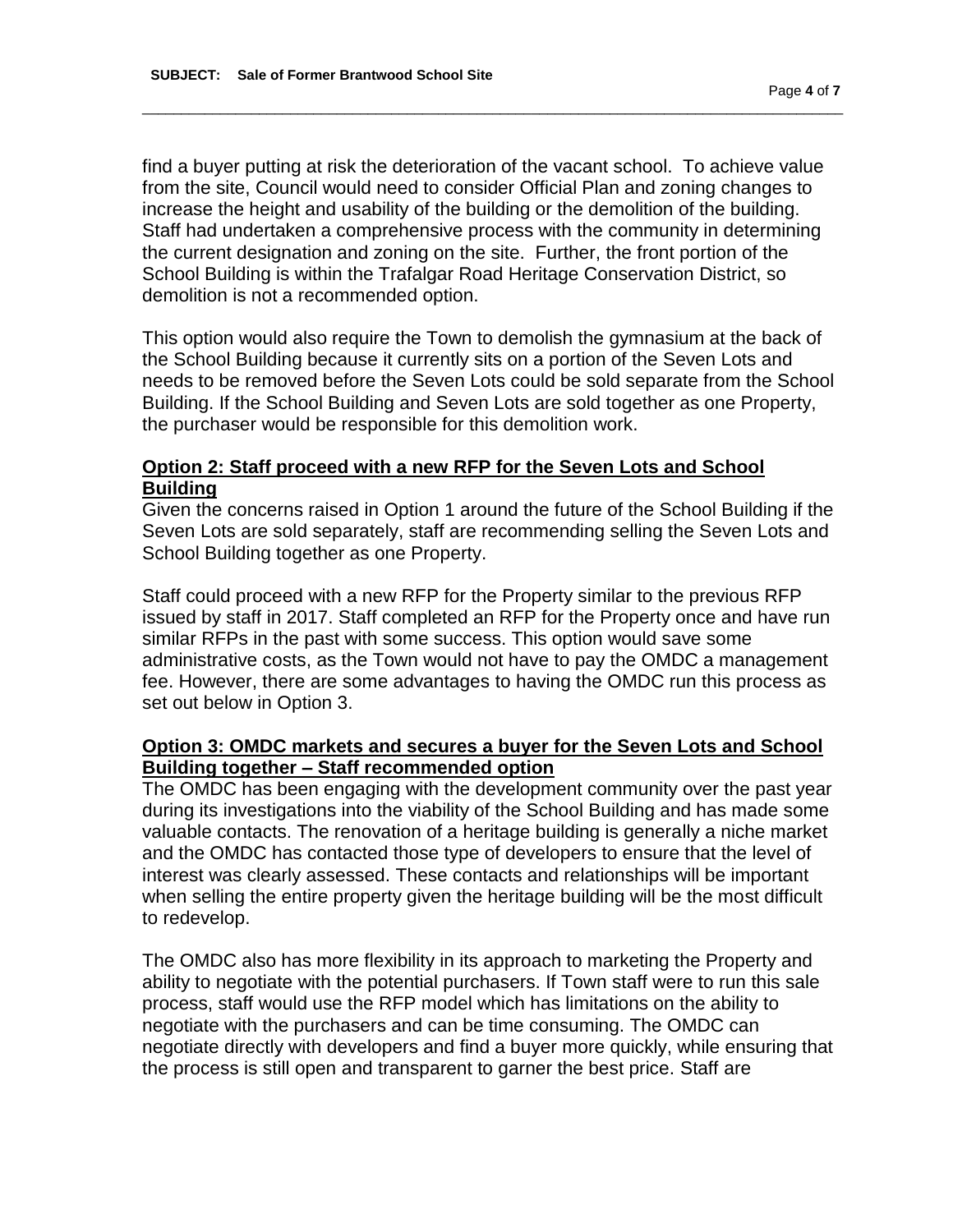recommending this Option 3, having the OMDC market and secure a buyer for the Seven Lots and School Building together as one Property.

\_\_\_\_\_\_\_\_\_\_\_\_\_\_\_\_\_\_\_\_\_\_\_\_\_\_\_\_\_\_\_\_\_\_\_\_\_\_\_\_\_\_\_\_\_\_\_\_\_\_\_\_\_\_\_\_\_\_\_\_\_\_\_\_\_\_\_\_\_\_\_\_\_\_\_\_\_\_\_\_\_\_\_\_\_\_\_\_\_\_

#### **Conditions of the Sale**

Staff are recommending the following conditions be communicated to the OMDC to ensure they are included as part of the deal it secures with a potential purchaser:

- Repurchase Agreement The purchaser will be required to enter into a repurchase agreement to allow the Town to repurchase the Property if the purchaser (i) tries to flip the Property; (ii) applies for a zoning amendment, Official Plan amendment or minor variance which is opposed by the Town; or (iii) fails to complete construction in a timely manner.
- School Building Restriction The purchaser will be restricted from selling the Seven Lots until the School Building has reached a certain threshold of construction to ensure the School Building is not abandoned.
- Site Plan Control The Property will be required to go through site plan control so staff will have control over features like grading, urban design and landscaping. The redevelopment of the School Building will also require a heritage permit.
- Purchase Price The purchase price must be above or within 5% of the appraised value as determined by the Town's appraiser set out in the Confidential report from the Legal Department dated April 20, 2021 titled "Confidential Sale of Former Brantwood School Site".
- Marketing The OMDC will be directed to market this sale opportunity in an open and transparent manner. This will involve advertising the property through the OMDC website and signage on the property. The OMDC will also be given the contact information of the previous bidders in the Town's 2017 RFP to contact directly, so they are made aware of this opportunity.

If Council approves the staff recommendations, staff will ensure the above conditions are all met before the Town agrees to move forward with a purchaser recommended by the OMDC. If these conditions are met, the Town will assume the purchase agreement provided by the OMDC and complete the sale of the Property to the purchaser recommended by the OMDC. Staff are recommending compensating the OMDC at 1.5% of the purchase price. The work being requested of the OMDC is similar to the work of a real estate broker and this percentage is in line with typical fees paid to brokers.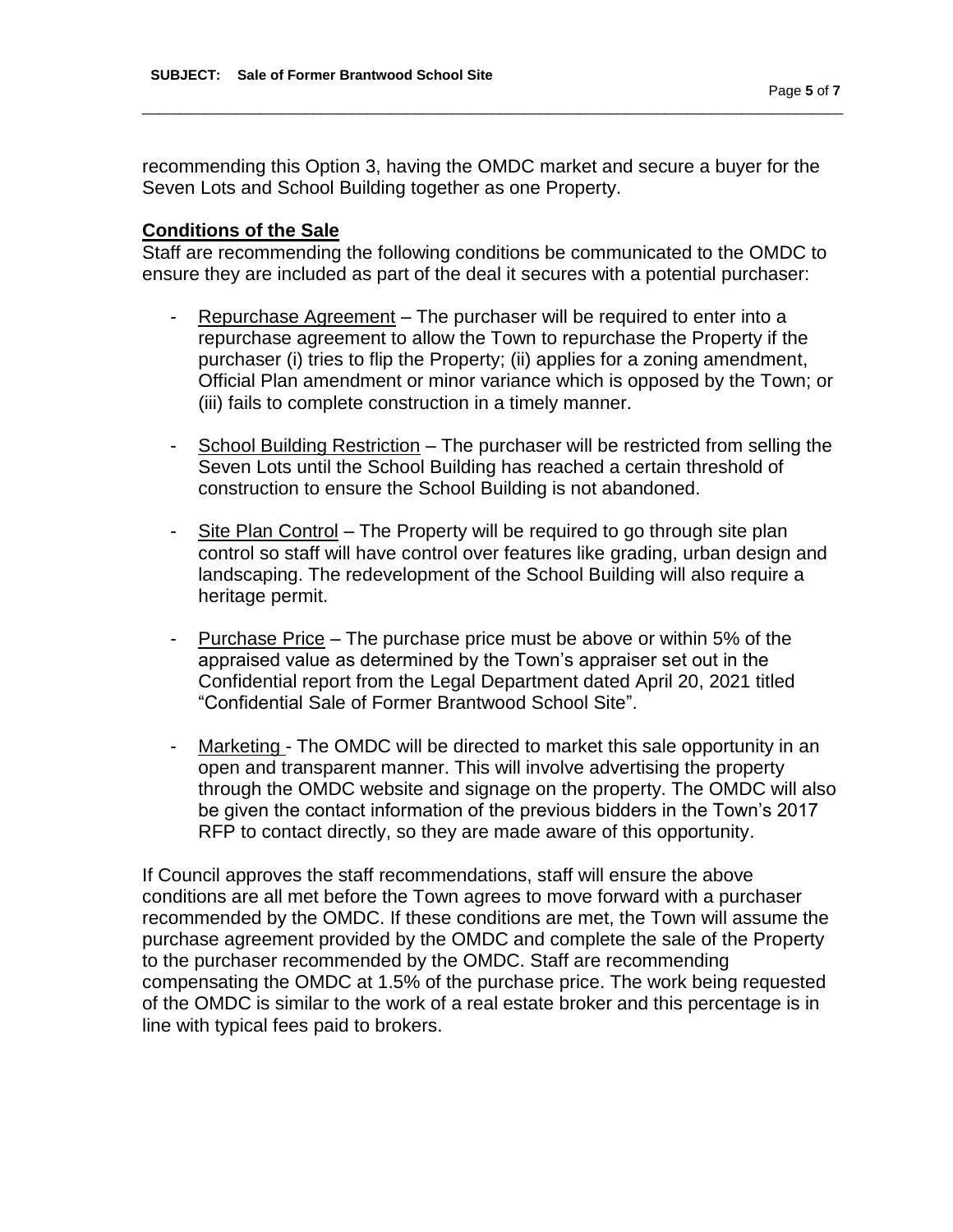#### **Park Block**

The Town will at all times retain control and ownership of the Park Block, and the retention of this block will fully satisfy the requirements of parkland dedication for the redevelopment of the Property. The existing playground needs to be moved to its new location in the Park Block. The playground is currently located on the Seven Lots and will remain in that location at least until this summer is over in order to minimize the disruption of the public's use of the playground. The School Building currently drains through the Seven Lots, so the developer will need to reroute the stormwater with an underground pipe underneath the Park Block out to Douglas Avenue. Staff are recommending installing a segment of this pipe that is under the Park Block when the Town moves the playground. This will allow the developer to connect into the pipe when it develops the Property without further disrupting the Park Block.

\_\_\_\_\_\_\_\_\_\_\_\_\_\_\_\_\_\_\_\_\_\_\_\_\_\_\_\_\_\_\_\_\_\_\_\_\_\_\_\_\_\_\_\_\_\_\_\_\_\_\_\_\_\_\_\_\_\_\_\_\_\_\_\_\_\_\_\_\_\_\_\_\_\_\_\_\_\_\_\_\_\_\_\_\_\_\_\_\_\_

#### **CONSIDERATIONS:**

**(A) PUBLIC**

The OMDC will advertise this sale on its website and with a sign on the Property. The public will also be aware of this opportunity through the inclusion of this report in the public agenda.

#### **(B) FINANCIAL**

In accordance with Town policy, the net proceeds from the sale of the Property will be used to replenish the general capital reserve. The Town-retained park block is in excess of the Town's typical cash-in-lieu of parkland requirement based on the proposed development scheme, and as such additional parkland contributions from the future residential developer will not be required.

The OMDC will be paid a management fee from the proceeds of the sale at 1.5% of the purchase price and reimbursed for its closing costs, such as legal fees.

#### **(C) IMPACT ON OTHER DEPARTMENTS & USERS**

Executive staff from all commissions have been briefed and are in concurrence with the recommendations of this report.

- **(D) CORPORATE STRATEGIC GOALS** This report addresses the corporate strategic goal to be the most livable Town in Canada.
- **(E) CLIMATE CHANGE/ACTION** N/A